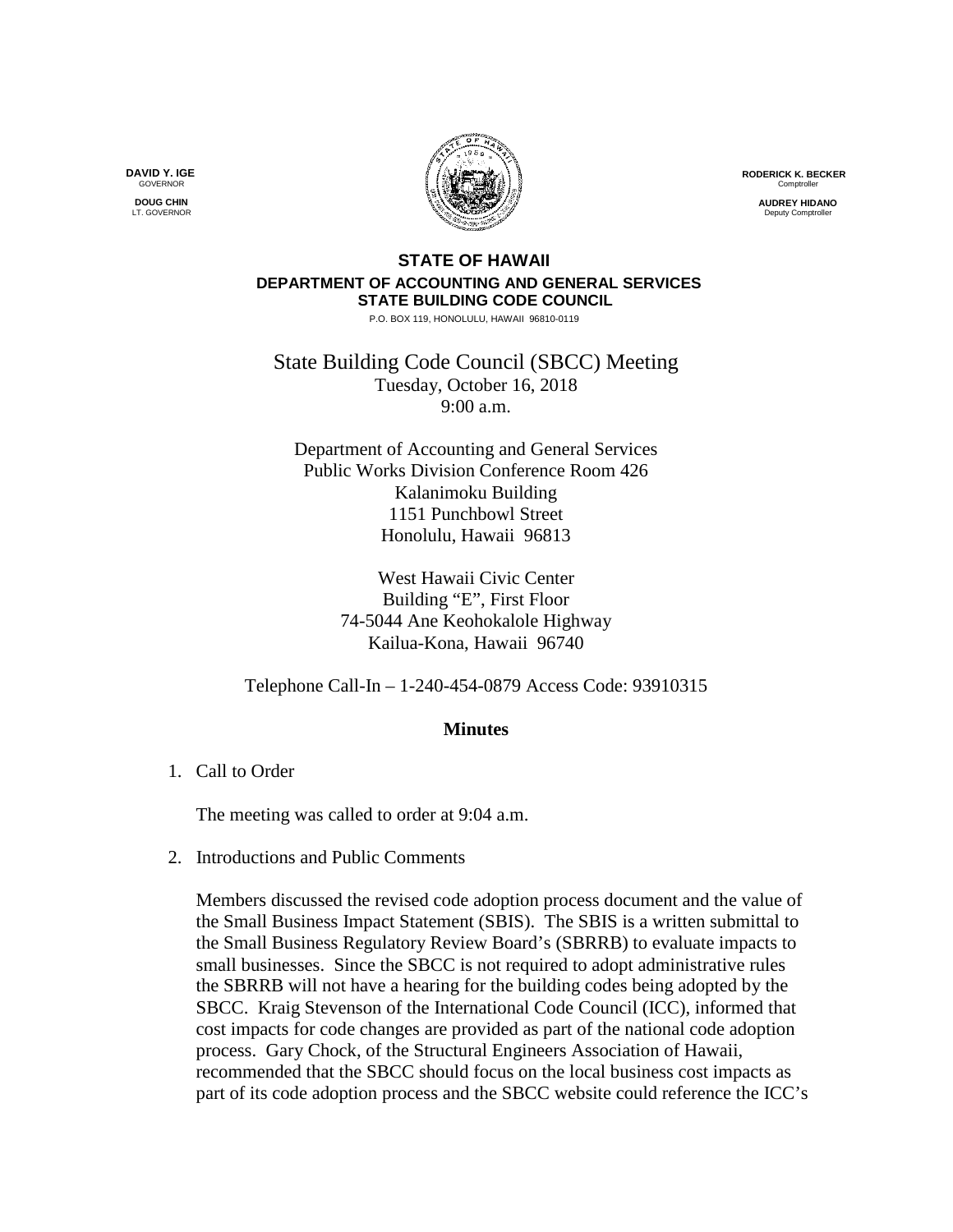national cost impacts. Member Haigh recommended the term chronologically be changed to numerically in item 1. a. of the revised building code adoption process document. Member Serikaku recommended that the adoption timeline should be incorporated in the appropriate steps in the adoption process document. Member Rogers will make the revisions.

Chair stated that the National Association of State Energy Officials, along with ICC, is urging the SBCC to vote at the upcoming International Code Council's (ICC) code adoption hearings. He added that the IECC 2015 edition will be adopted by the counties with amendments. Also, the recent State adoption of the National Electrical Code 2017 edition will provide updated provisions for photovoltaic and battery storage systems.

Hawaii Business magazine provided favorable comments to the adoption of the IECC 2015 edition.

3. Review and approval of minutes of the September 18, 2018 meeting.

**Motion:** Member Haigh motioned to approve the September 18, 2018, meeting minutes as amended. The motion was unanimously approved.

4. Discussion of Administrative Coordination

Member Rogers reported that the DAGS administrative officer needs a letter from the SBCC to the Governor via the DAGS Comptroller, requesting the release of funds to adopt the IBC and IRC 2012 editions. The Chair will follow-up.

5. Discussion of 2019 Proposed Legislation

No proposed legislation was provided.

- 6. Updates from the investigative committees:
	- a. Investigative committee for the structural provisions for the IBC and the IRC

No update was provided.

b. Investigative committee for the non-structural provisions of the IBC and the IRC

Member Reinhardt emailed prior to the meeting, the non-structural justifications for the IBC and IRC 2012 editions. Members discussed whether or not to include a SBIS for these two codes. Member Tanaka asked why the seismic design requirements were deleted because Hawaii County would like to use them. He was advised that the statute allows any county to add or delete requirements, whether they are less or more stringent.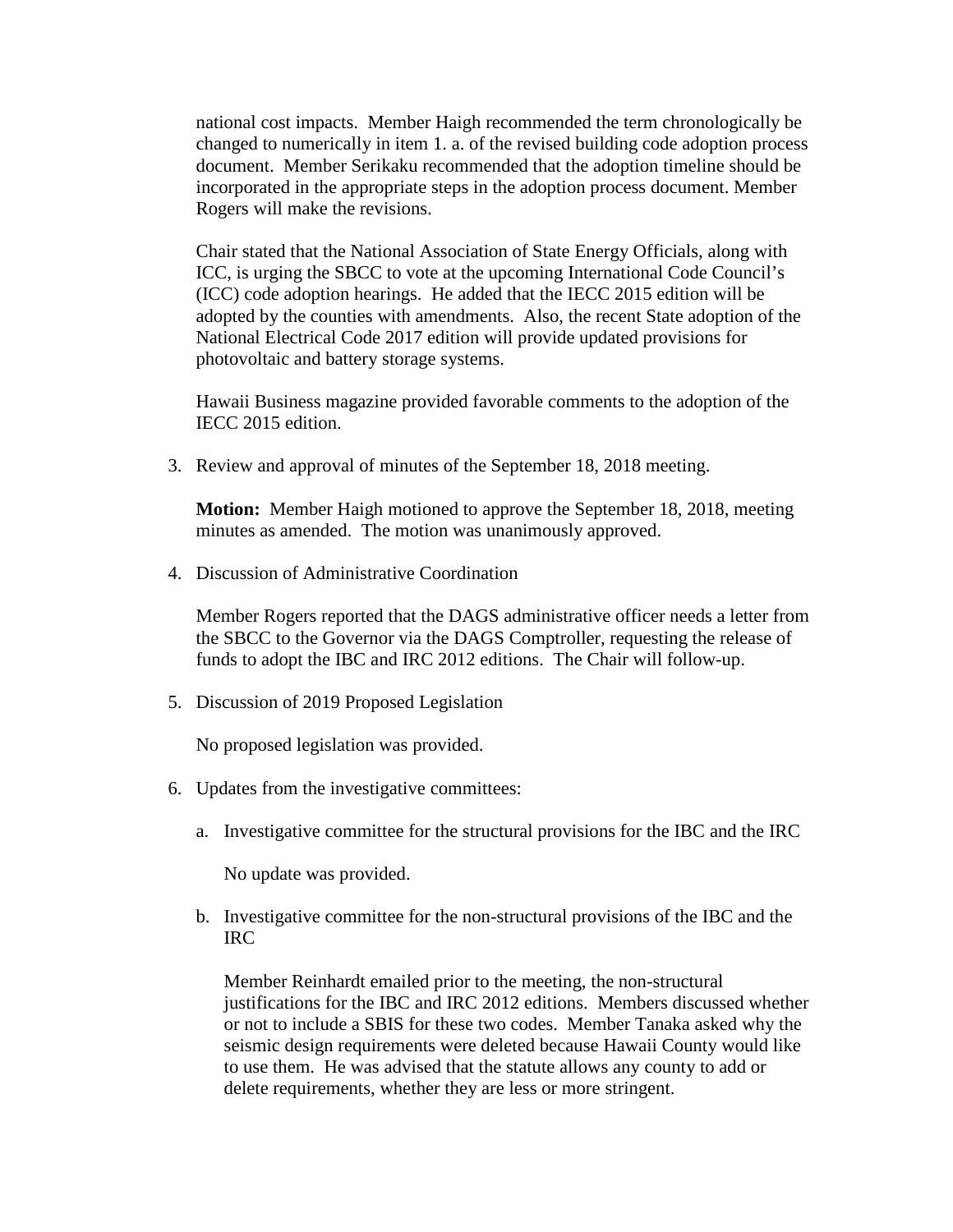c. Investigative committee for the International Energy Conservation Code (IECC)

Chair informed about the Combined Energy Efficiency Ratio (CEER), which is a new standard by which window air conditioners (A/C) are rated by the Department of Energy. It accounts for the energy used while the A/C is running, as well as the standby power used when not powered on. The Seasonal Energy Efficiency Ratio (SEER) is most commonly used to measure the efficiency of a central A/C. The SEER measures how efficiently the system will operate over an entire season. The IECC 2018 edition has new requirements related to these ratios.

d. Investigative committee for the Uniform Plumbing Code

Member Serikaku stated they are comparing the UPC 2012 and 2018 editions.

e. Investigative committee for the Green Code

Member Rogers stated that Brent Tokita reported that the publication of the International Green Construction Code (IgCC) 2018 edition is imminent, according to Kraig Stevenson of the ICC. The American Society of Heating, Refrigerating and Air-Conditioning Standard 189.1 is a compliance option of the IgCC.

f. Investigative committee for the Mechanical Code

No update was provided.

g. Investigative committee for the State Fire Code

Gary Lum of the State Fire Council reported that the National Fire Protection Association Fire Code 2015 edition as amended is still being reviewed by the State Attorney General. The investigative committee met on October 1-2, 2018, and incorporated the 2015 amendments into the 2018 edition and reviewed the significant changes. They will review the amendment document again before deciding if it needs to meet again.

h. Investigative committee for the energy efficiency code coordination

Sehun Nakama of Hawaii Energy stated their quarterly meeting will be held on November 1, 2018, in the Hawaii Energy office conference room.

i. Investigative committee for the State Elevator Code

There were no updates.